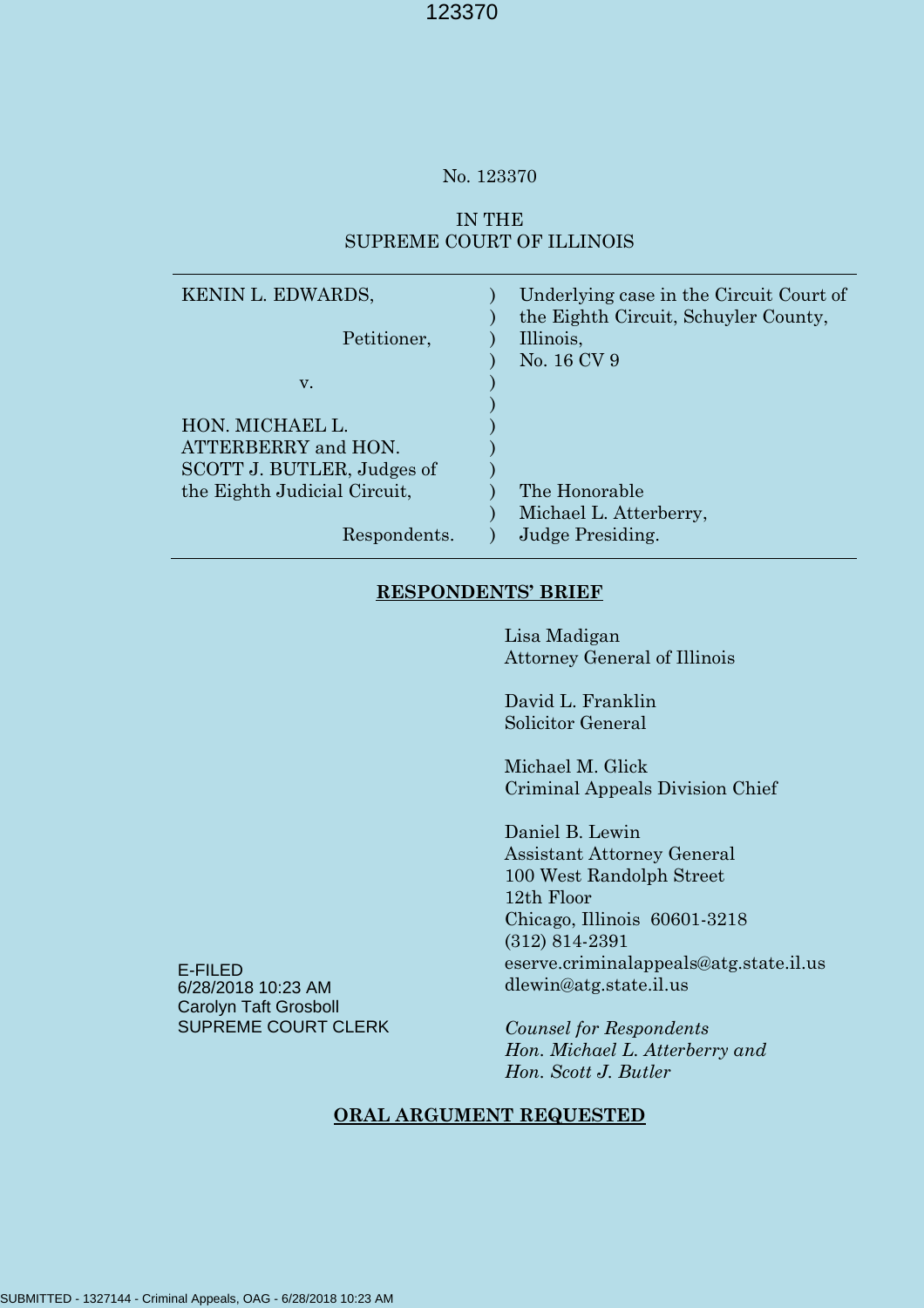## POINTS AND AUTHORITIES

| I.   |           |                                                     |  |
|------|-----------|-----------------------------------------------------|--|
|      |           |                                                     |  |
| II.  |           |                                                     |  |
|      | A.        | Petitioner seeks to circumvent the ordinary appeals |  |
|      |           |                                                     |  |
|      |           |                                                     |  |
|      |           |                                                     |  |
|      |           |                                                     |  |
|      |           |                                                     |  |
|      | <b>B.</b> | This case is not important to the administration of |  |
|      |           |                                                     |  |
|      |           |                                                     |  |
| III. |           |                                                     |  |
|      | A.        |                                                     |  |
|      |           |                                                     |  |
|      |           |                                                     |  |
|      |           |                                                     |  |
|      |           |                                                     |  |
|      |           |                                                     |  |
|      |           |                                                     |  |
|      |           |                                                     |  |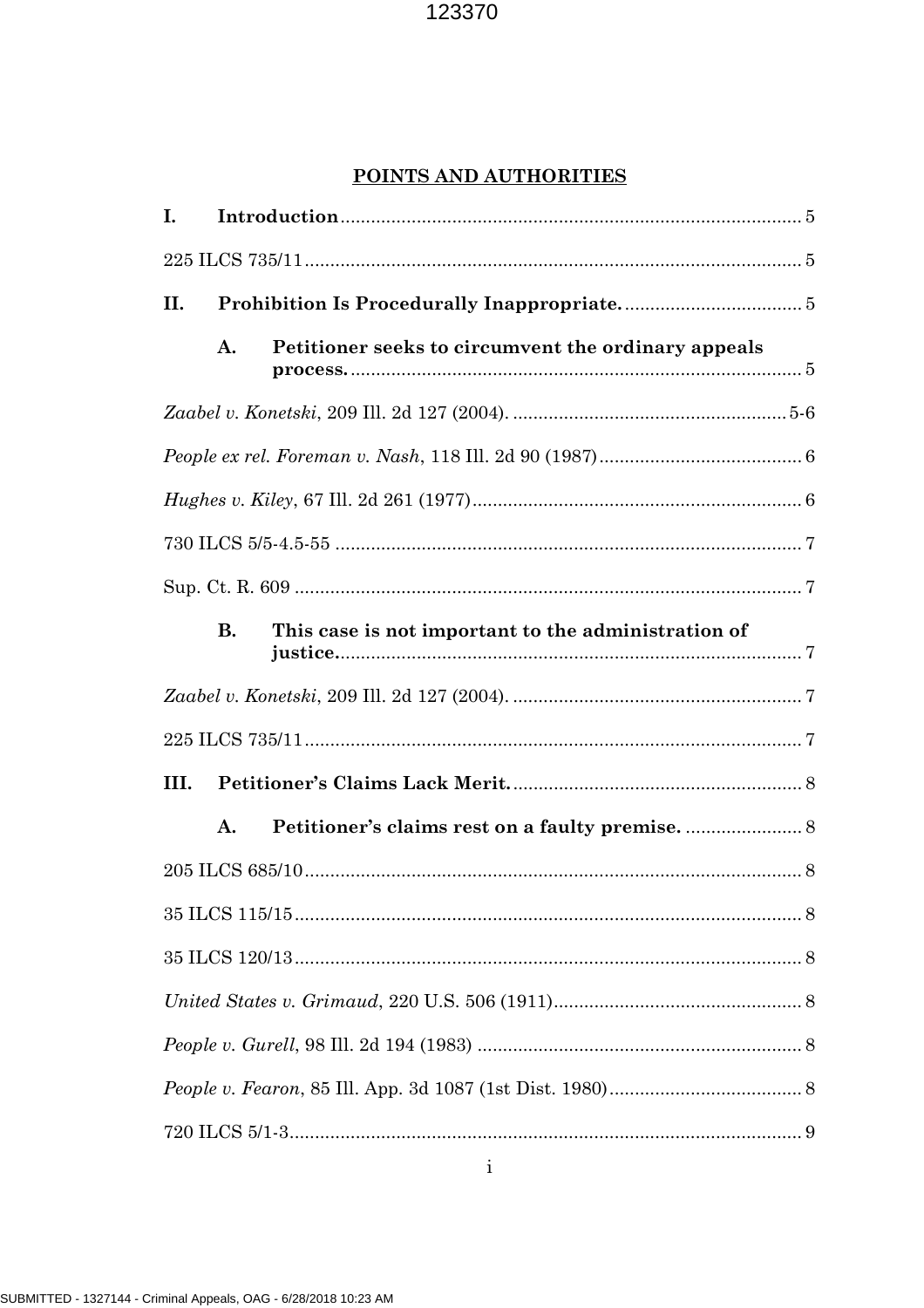| <b>B.</b><br>The rules-enabling provision does not violate the                                                           |  |
|--------------------------------------------------------------------------------------------------------------------------|--|
|                                                                                                                          |  |
|                                                                                                                          |  |
|                                                                                                                          |  |
|                                                                                                                          |  |
|                                                                                                                          |  |
|                                                                                                                          |  |
|                                                                                                                          |  |
|                                                                                                                          |  |
| $\mathbf{C}$ .<br>The information's citation to section 10, rather than<br>section 11, does not warrant prohibition.  11 |  |
|                                                                                                                          |  |
|                                                                                                                          |  |
|                                                                                                                          |  |
| Belleville Toyota, Inc. v. Toyota Motor Sales, U.S.A., Inc.,                                                             |  |
|                                                                                                                          |  |
|                                                                                                                          |  |
|                                                                                                                          |  |
|                                                                                                                          |  |
|                                                                                                                          |  |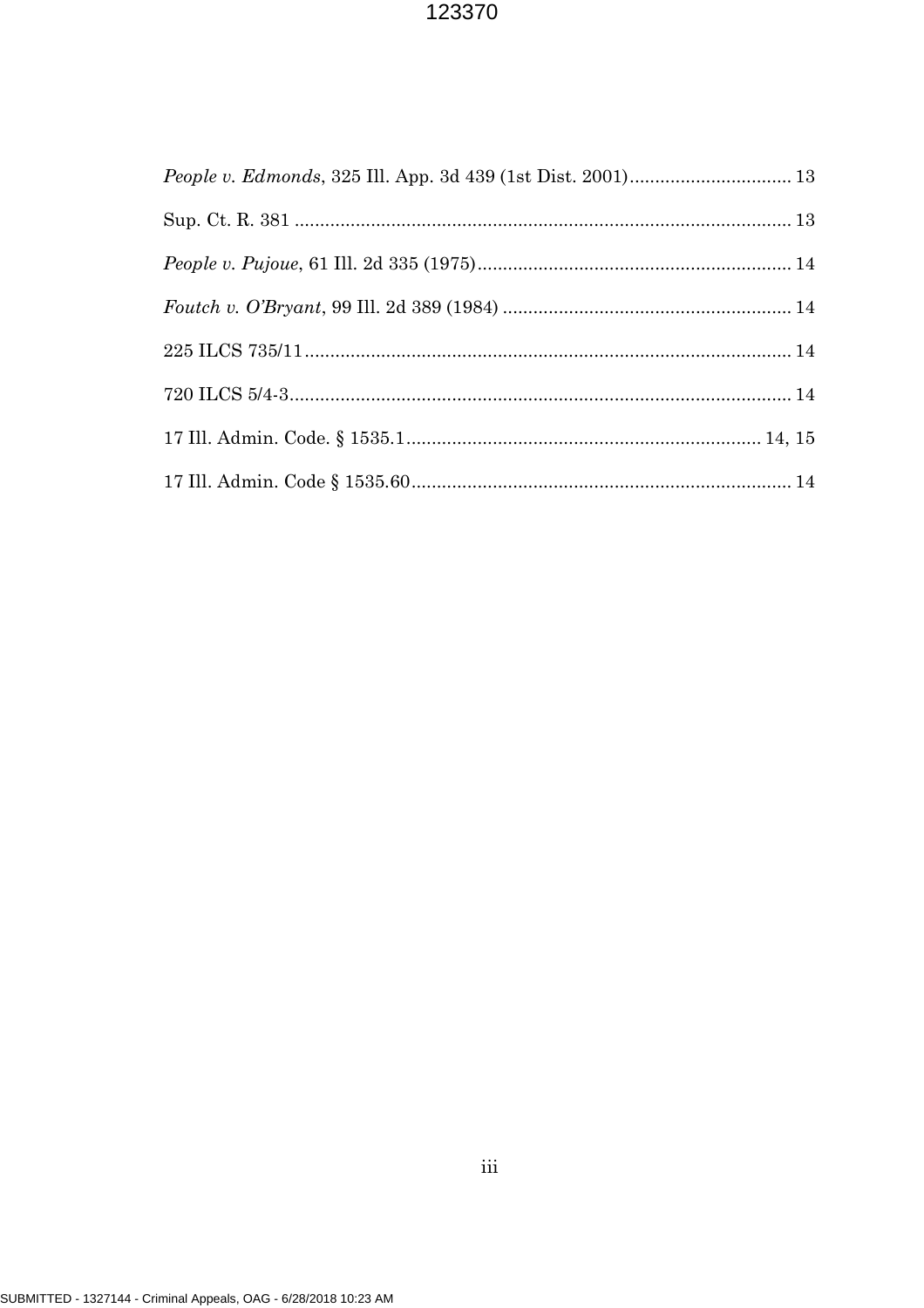#### **NATURE OF THE CASE**

A Schuyler County jury found petitioner guilty of two counts of purchasing timber without a license, in violation of the Timber Buyers Licensing Act and its regulations. Exhs. H,  $Y \& Z$ <sup>1</sup> Before he was sentenced, petitioner sought, among other things, leave to file a petition for an order<sup>2</sup> of prohibition from this Court to prevent respondent, circuit court judge Michael L. Atterberry, from imposing a sentence on the guilty verdicts. This Court granted leave to file a prohibition petition and stayed the criminal proceedings.

#### **ISSUES PRESENTED**

- 1) Whether prohibition is inappropriate because petitioner has an adequate remedy in the ordinary appellate process, and he fails to show that his case is important to the administration of justice.
- 2) Whether petitioner is not entitled to relief on his claim that he was prosecuted for violating a regulation because he in fact violated a statute.
- 3) Whether the rules-enabling statute of the Timber Buyers Licensing Act does not violate the separation of powers clause.

<sup>1</sup> Citations to the exhibits to petitioner's motion for leave to file a petition for an order of prohibition appear as "Exh. \_\_;" to his motion for leave to file as "Mot. \_\_;" to his petition as "Pet. \_\_;" and to his opening brief as "Pet. Br. \_\_."

<sup>2</sup> Because Illinois has abolished writs, *see* 735 ILCS 5/2-1501, this is an action for an order of prohibition.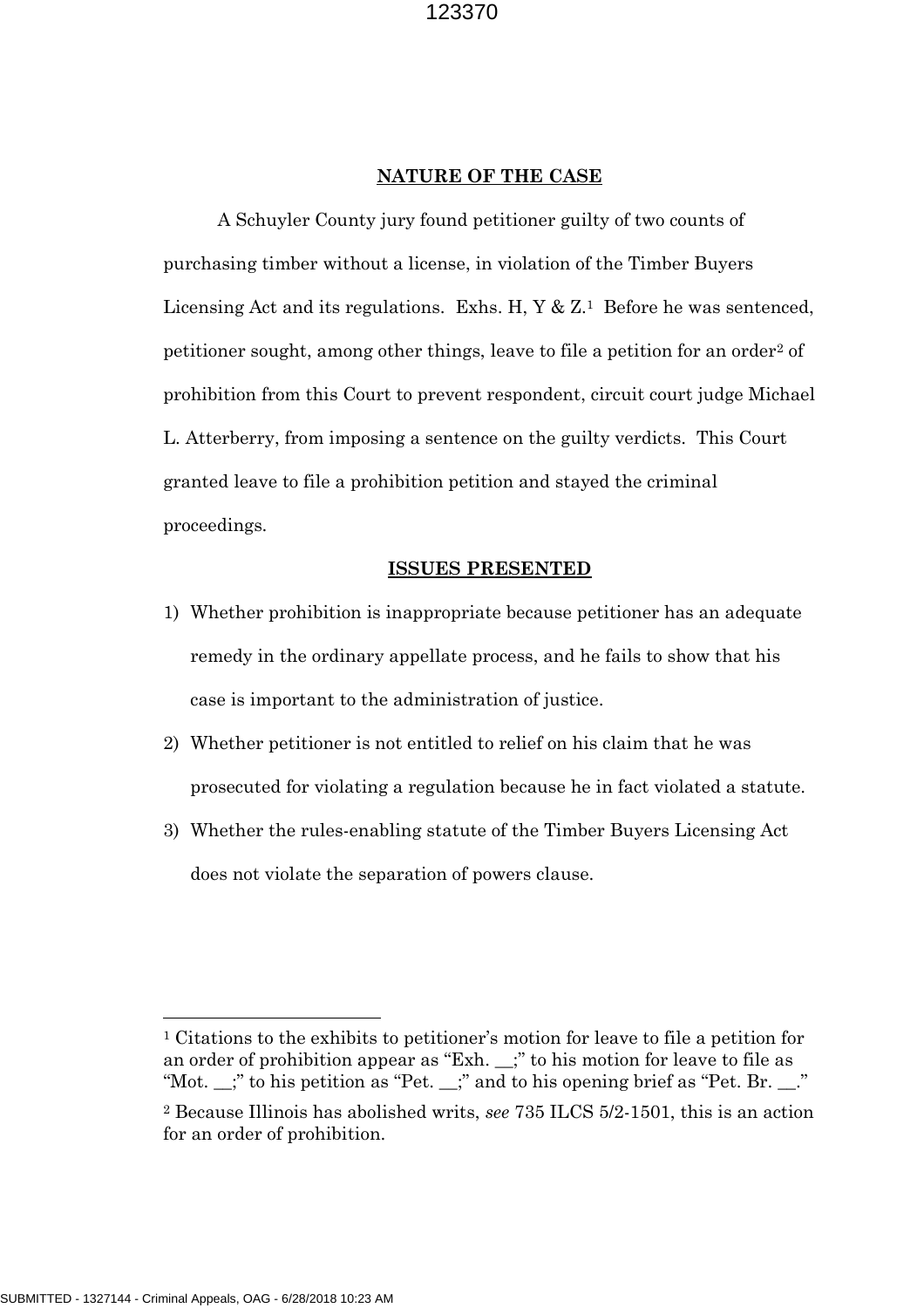#### **STATUTES AND RULES INVOLVED**

#### **§ 10. Rules and Regulations.**

The Department [of Natural Resources] may make such rules and regulations as may be necessary to carry out the provisions of this Act.

225 ILCS 735/10 (2016)

#### **§ 11. Penalties.**

(a) Except as otherwise provided in this Section any person in violation of any of the provisions of this Act, or administrative rules thereunder, shall be guilty of a Class A misdemeanor.

#### 225 ILCS 735/11 (2016)

### **1535.1 Timber Buyer's License**

\* \* \*

b) Only persons listed with the Department as authorized buyers may represent the licensee. Authorized buyers shall designate in all contractual arrangements that the licensee is the timber buyer. Failure to comply with this provision shall constitute "buying timber without a timber buyer's license". Authorized buyers may only be listed on one license. To be eligible to hold a timber buyer's license, the applicant must be at least 18 years of age.

17 Ill. Admin. Code § 1535.1 (2016).

#### **1535.60 Penalty**

a) Any person violating the provisions of this Part shall, upon finding of guilt by a court of law, be subject to statutory penalties as prescribed by the Timber Buyers Licensing Act [225 ILCS 735] and to revocation of license and suspension of privileges, as set out in the Timber Buyers Licensing Act.

17 Ill. Admin. Code § 1535.60 (2016).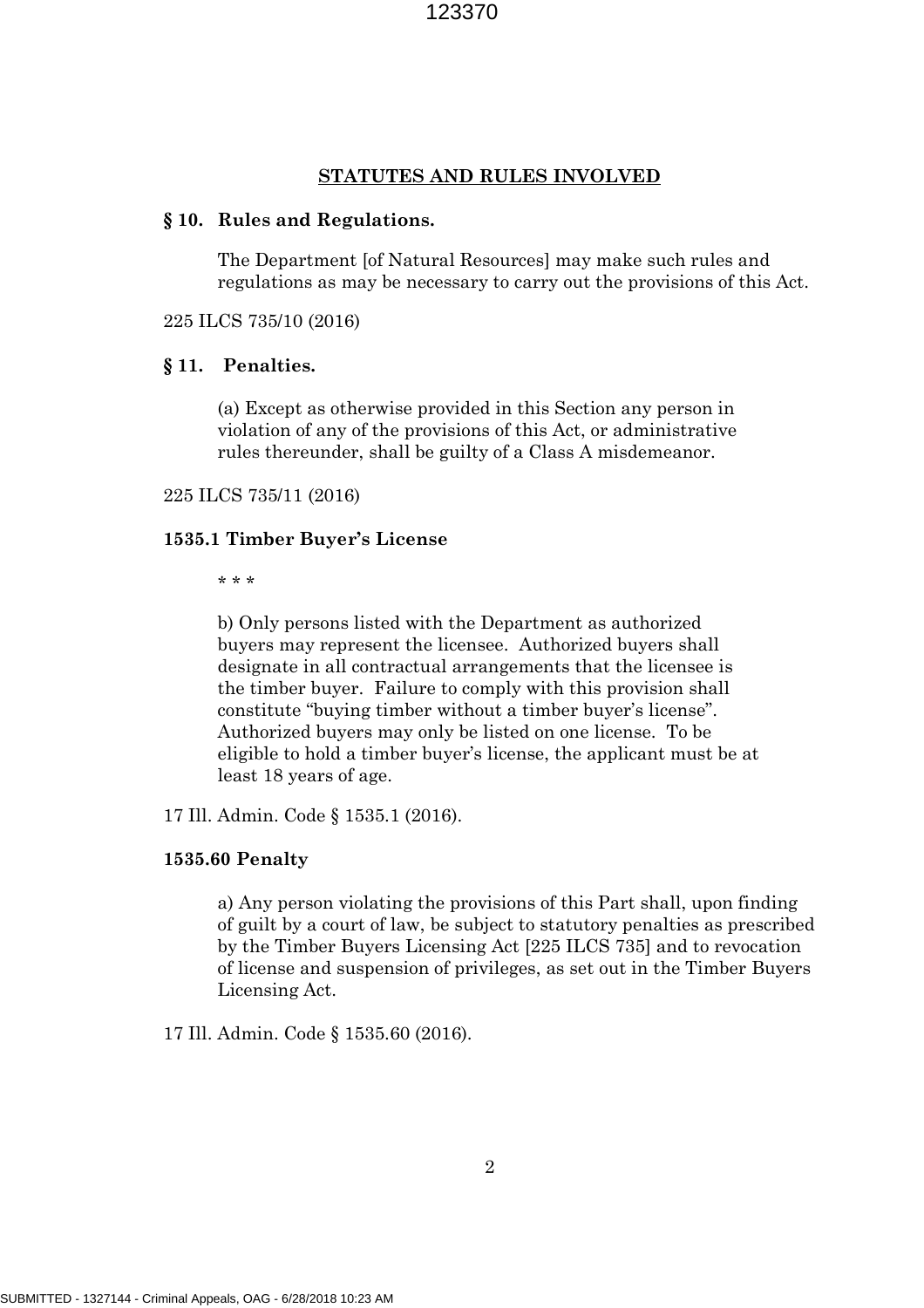#### **STATEMENT OF FACTS**

In 1969, finding existing civil and criminal remedies inadequate to protect property owners from theft of their trees and harmful business practices of those trying to cut their trees, the General Assembly enacted the Timber Buyers Licensing Act, 225 ILCS 735/1, *et seq.* The Act creates three primary tools to protect these property owners, called "timber growers." First, it requires all "timber buyers," defined as "any person licensed or unlicensed, who is engaged in the business of buying timber from . . . timber growers," to qualify for and obtain a license. 225 ILCS 735/2, 3. Second, it requires licensed timber buyers to be bonded. 225 ILCS 735/4. Third, it prohibits timber buyers from using certain harmful business practices, such as failing to pay for timber or cutting timber without the grower's consent. 225 ILCS 735/5.

The Act also authorizes the Department of Natural Resources to make regulations to implement the Act, 225 ILCS 735/10, and makes violating those regulations a Class A misdemeanor. 225 ILCS 735/11(a). Exercising its authority under the Act, the Department promulgated 17 Ill. Admin. Code § 1535.1(b), which regulates unlicensed timber buyers who act as agents for licensed timber buyers. Under that section, (1) only persons listed with the Department as authorized buyers may represent a licensed timber buyer; (2) only the licensed timber buyer may be designated as the timber buyer in contracts; and (3) authorized buyers may be listed on only one license. *Id.*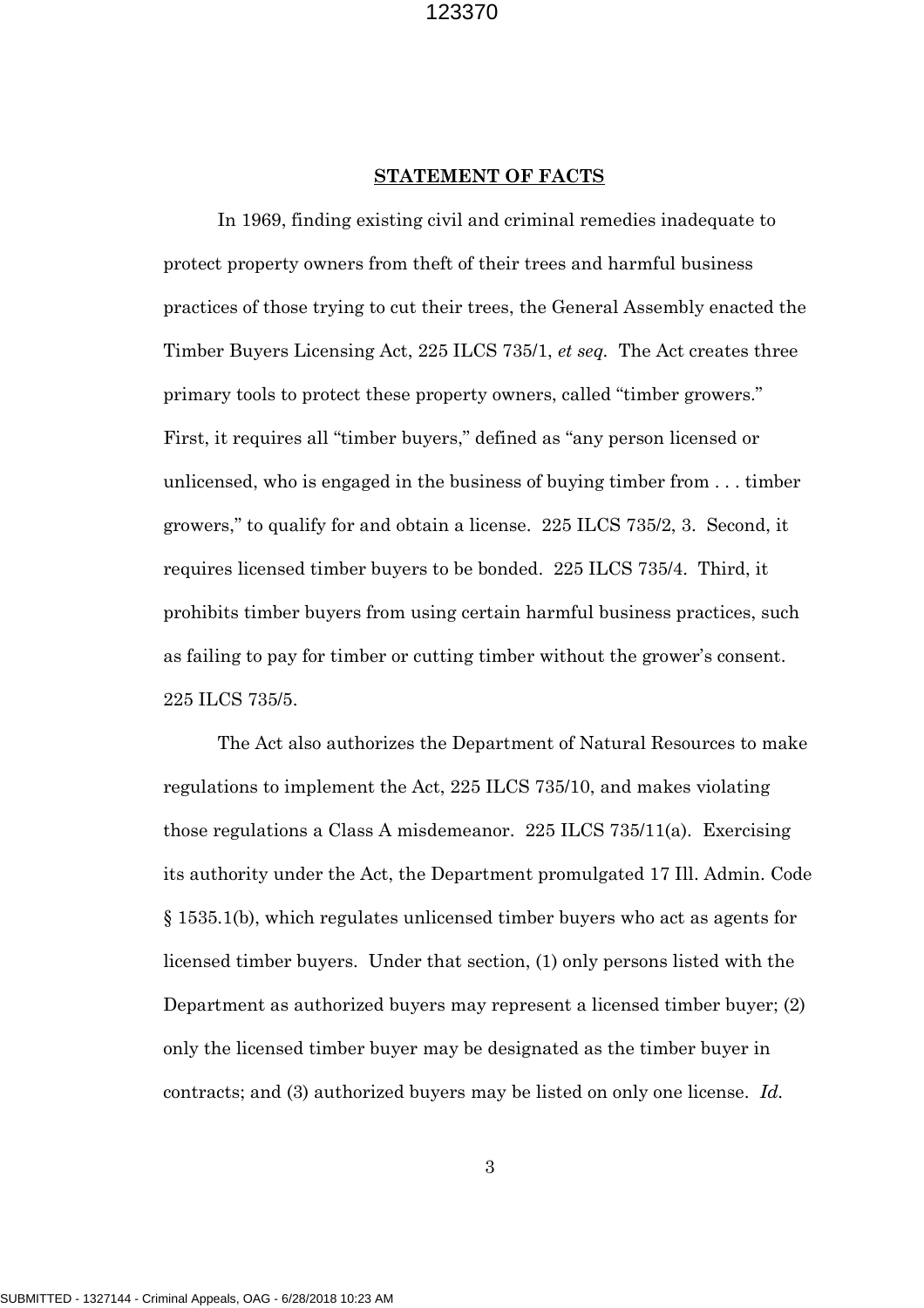The People charged petitioner in Schuyler County with two Class A misdemeanors for "unlawfully acting as a timber buying agent for multiple licensed timber buyers, in violation of [225 ILCS 735/10] . . . and administrative rule [17 Ill. Admin. Code § 1535.1(b)], pursuant to [17 Ill. Admin. Code § 1535.60(a)]." Exh. H (capitalization altered). The first count alleged that petitioner "knowingly acted as an authorized agent for multiple licensed timber buyers, being listed as an agent for timber buyer Trent Copelen and acted as agent for timber buyer Jonathan Luckett and represented himself as a timber buyer when attempting to enter into an agreement with Donald Cook." *Id.* The second count alleged that petitioner "knowingly acted as an authorized agent for multiple licensed timber buyers, being listed as an agent for timber buyer Trent Copelen and acted as agent for timber buyer Jonathan Luckett in selling timber to" five people. *Id.*

A jury found petitioner guilty of both counts. Exh. AA. Petitioner then filed a post-trial motion, alleging the issues he raises here, among others. Exh. AC. Before the circuit court could rule on that motion or impose a sentence, petitioner moved for leave to file a prohibition petition in this Court to restrain respondent Hon. Michael L. Atterberry from taking any further action in the case. Although the caption includes Hon. Scott J. Butler, who handled pretrial motions before the case was transferred to Judge Atterberry, petitioner does not seek any relief from Judge Butler. Pet. at 4. This Court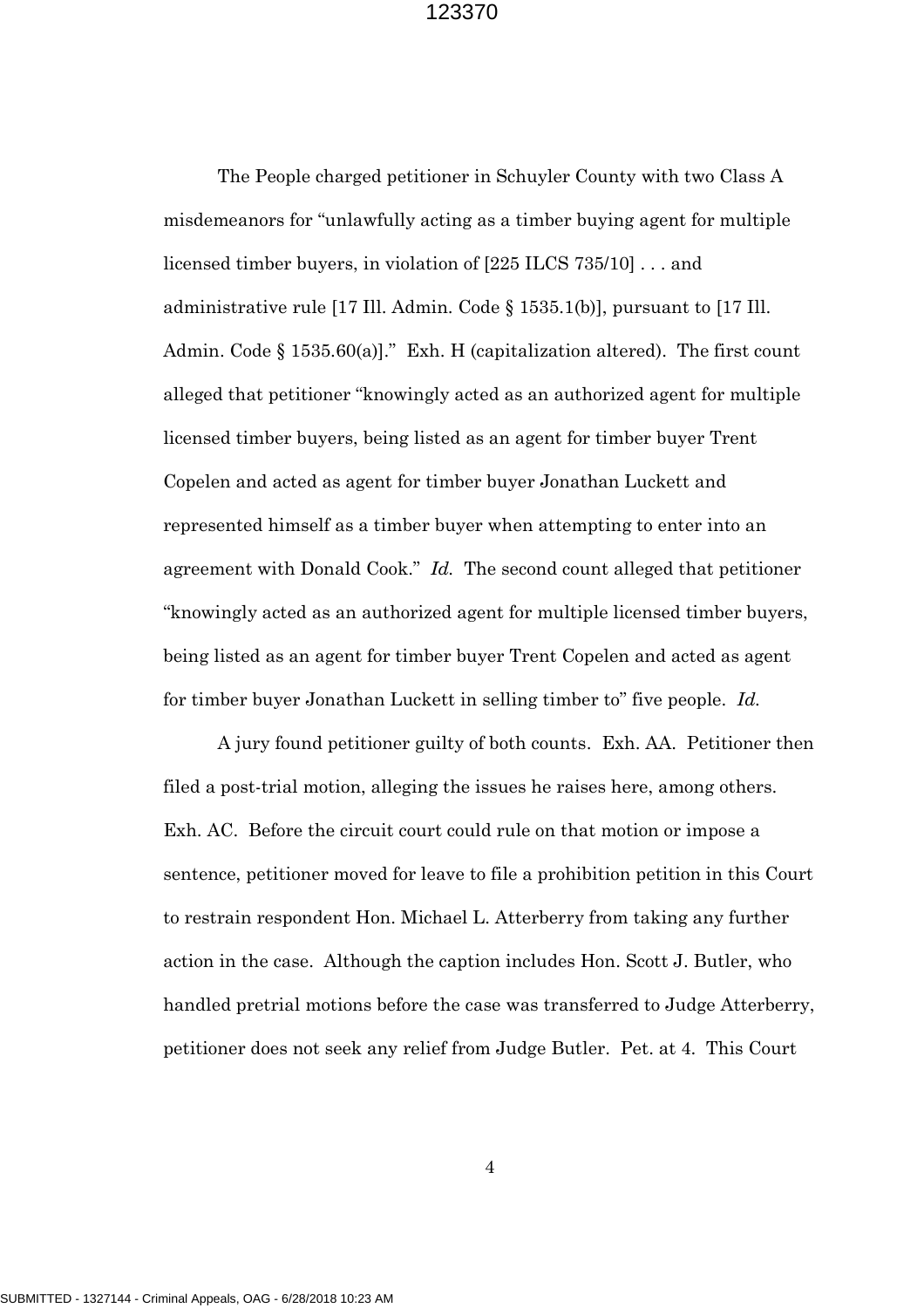granted leave to file the prohibition petition and stayed proceedings in the circuit court.

#### **ARGUMENT**

### **I. Introduction**

Prohibition is unwarranted here because it is not a substitute for the ordinary appellate process, which could adequately address all of petitioner's arguments. Nor does this case present an issue of sufficient importance to excuse compliance with this general rule. Petitioner's arguments hinge on the assumption that only regulations, not statutes, criminalized his conduct. That assumption is wrong. Section 11(a) of the Act makes it a Class A misdemeanor to "violat[e]. . . any of the provisions of this Act, *or administrative rules thereunder*[.]" 225 ILCS 735/11(a) (emphasis added). Nor does the separation of powers argument petitioner raises primarily in a footnote to his statement of facts warrant an order of prohibition. This Court should therefore deny the petition.

#### **II. Prohibition Is Procedurally Inappropriate.**

## **A. Petitioner seeks to circumvent the ordinary appeals process.**

Prohibition is unwarranted because petitioner seeks to circumvent the ordinary appellate process. To obtain an order of prohibition, petitioner must prove (1) that he seeks to prohibit a judicial action (2) of an inferior court (3) that acted either without jurisdiction or beyond its legitimate authority, and (4) that he lacks any other adequate remedy. *Zaabel v. Konetski*, 209 Ill. 2d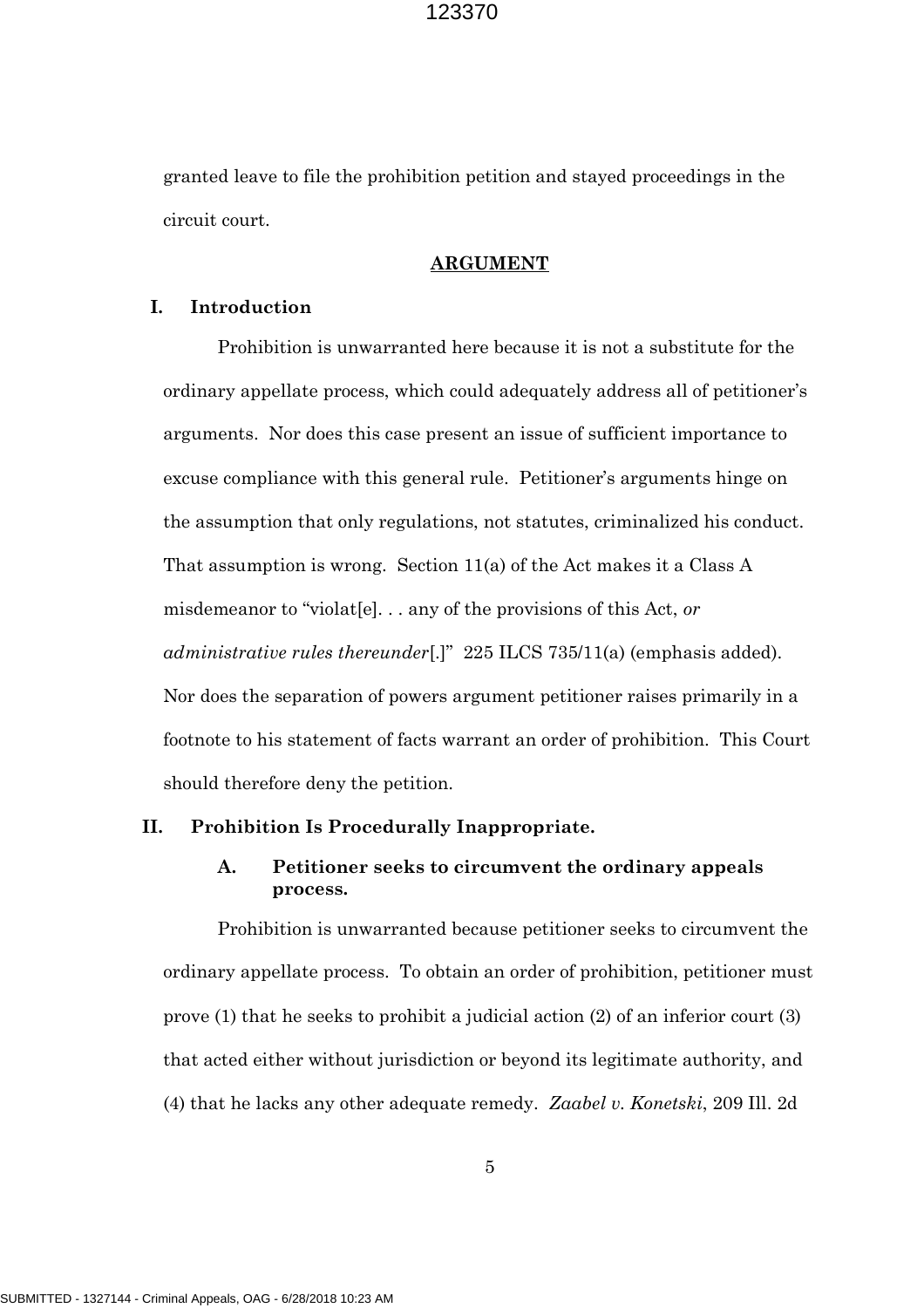127, 131-32 (2004). As a corollary of the fourth element, "[o]riginal actions for a writ of prohibition may not be used to circumvent the normal appellate process." *Id.* at 132 (citing *People ex rel. Foreman v. Nash*, 118 Ill. 2d 90, 97 (1987)). Petitioner cannot satisfy this fourth element because he can "press his claim . . . within the normal appellate process." *Zaabel*, 209 Ill. 2d at 132. Indeed, without this Court's intervention, petitioner could obtain relief on his post-trial motion or, barring that, on appeal.

Petitioner asserts that the appellate remedy is inadequate because he would have to be sentenced before taking an appeal and might face collateral consequences of his conviction while awaiting an appellate ruling. Pet. Br. 27. But this is true of every criminal case, and petitioner's reasoning, if accepted, would swallow the general rule. *See Hughes v. Kiley*, 67 Ill. 2d 261, 267-68 (1977) (denying prohibition to criminal defendants who were not yet convicted because they could await conviction and appeal). Moreover, petitioner has not shown that the ordinary appellate process cannot address his concerns. He suggests that he could lose his timber buyer's license<sup>3</sup> because of the guilty verdicts but does not explain why that recommends resolving his claims in this Court instead of the appellate court. Pet. Br. 27. Petitioner also worries that imprisonment would hamper his business, but he will not necessarily be sentenced (his post-trial motion could succeed), let

<sup>3</sup> Though not of record here, petitioner appears to have obtained a license after the transactions at issue below.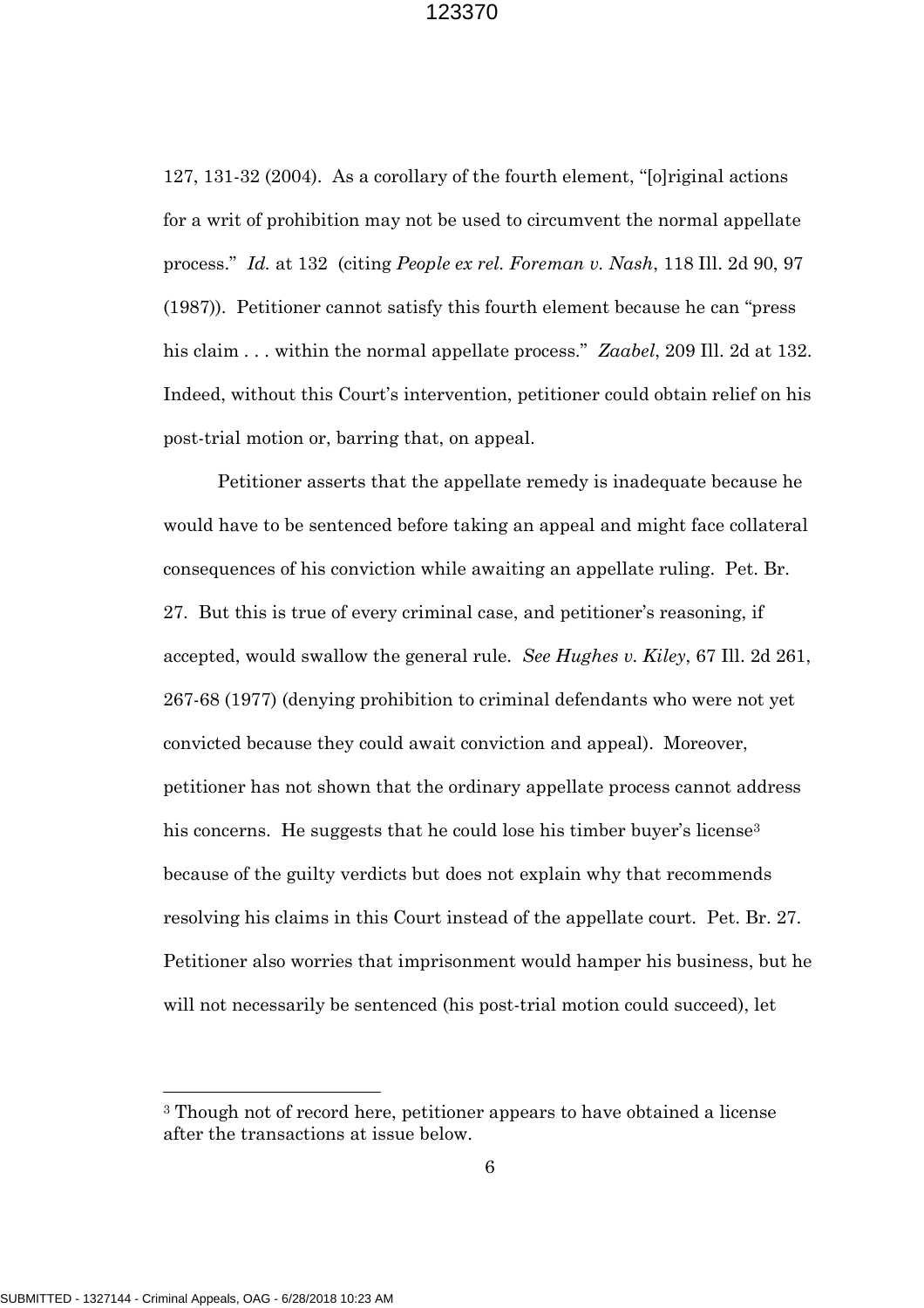alone imprisoned. 730 ILCS 5/5-4.5-55(d) (Class A misdemeanor probationable). Finally, if convicted, he may seek a stay of his sentence on appeal. Sup. Ct. R. 609. Accordingly, petitioner fails to show that the ordinary appellate process is inadequate to resolve his claims.

## **B. This case is not important to the administration of justice.**

Because petitioner has an adequate appellate remedy, this Court will address the merits of his petition only if the case presents questions "important to the administration of justice." *Zaabel*, 209 Ill. 2d at 132. It does not. This Court granted leave to file based on petitioner's representation that he was found guilty of violating only a regulation, and not a statute. *See, e.g.*, Mot. ¶ 1 ("[C]ounsel . . . has not found any reported decision allowing a jury verdict . . . based solely on conduct supposedly constituting an alleged violation of an administrative rule, in the history of Illinois criminal law."). That representation is incorrect: the General Assembly made it a Class A misdemeanor to violate "any provisions of [the Timber Buyers Licensing] Act, or administrative rules thereunder[.]" 225 ILCS 735/11(a). A statute, not a regulation, created the Class A misdemeanors with which petitioner was charged and of which he was found guilty. Thus, petitioner's claims are not important to the administration of justice.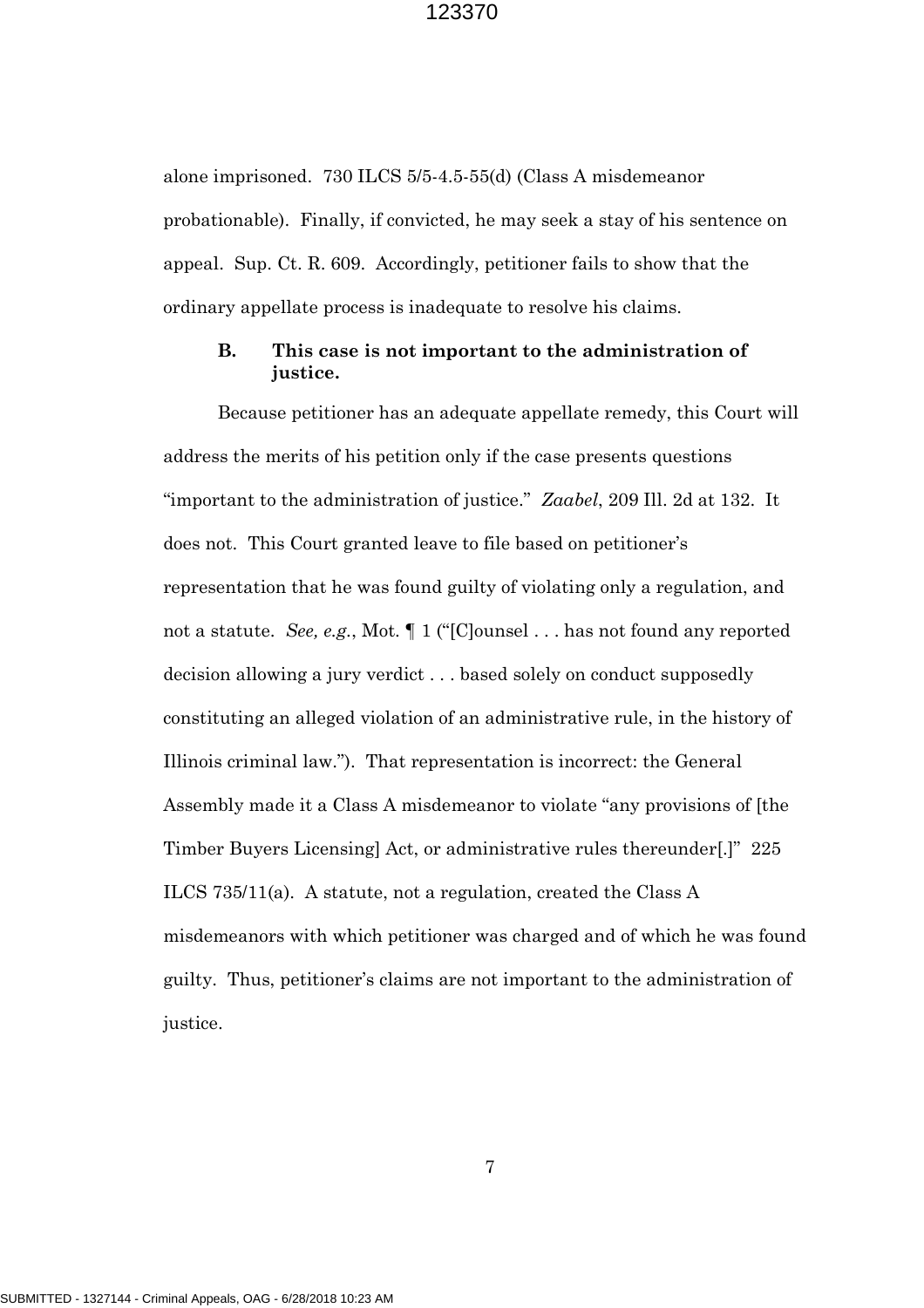#### **III. Petitioner's Claims Lack Merit.**

#### **A. Petitioner's arguments rest on a faulty premise.**

Even were this Court to address the merits of petitioner's claims, those claims rest on a faulty premise. Petitioner argues that the circuit court exceeded both its jurisdiction and its legal authority because purely regulatory violations cannot be punished as crimes. Pet. Br. 18-35. He concedes, however, that a statute may impose criminal liability for violating a regulation and that the People could prosecute him under such a statute. Pet. Br. at 18-20. Rightly so — statutes that criminalize regulatory violations are both common and constitutional. *See, e.g.*, 205 ILCS 685/10 (crime to violate regulations under Currency Reporting Act); 35 ILCS 115/15 (same under Service Occupation Tax Act); 35 ILCS 120/13(a) (same under Retailers' Occupation Tax Act); *United States v. Grimaud*, 220 U.S. 506, 519 (1911) (upholding constitutionality of statute criminalizing violations of Department of Agriculture regulations); *People v. Gurell*, 98 Ill. 2d 194, 211 (1983) (upholding statute criminalizing failure to correct regulatory violations); *People v. Fearon*, 85 Ill. App. 3d 1087, 1089 (1st Dist. 1980) ("It has long been established that it is constitutionally permissible for the legislature to provide a criminal sanction for the violation of rules or regulations which it has validly empowered an administrative agency to promulgate.").

All of petitioner's arguments thus hinge on his assertion that no statute criminalizes regulatory violations under the Act. *E.g.*, Pet. Br. 20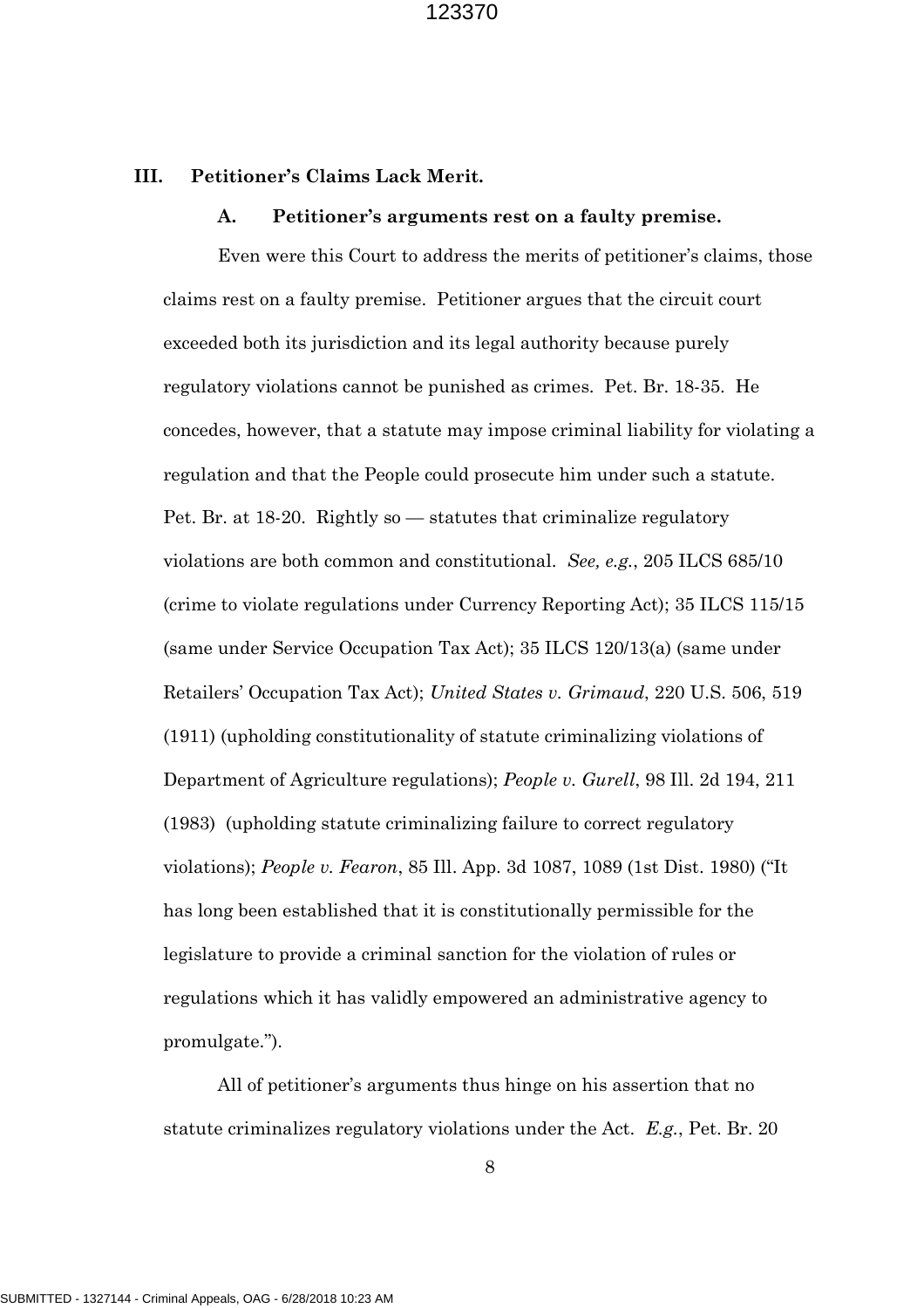("Without a statute, there can be no crime."); *id.* ("[No] conduct constitutes an offense unless it is described as an offense *in this Code or in another statute* of this State." (citing 720 ILCS 5/1-3)); *id.* at 25 ("[A] violation of the provisions of Part 1535 would not constitute an 'offense' . . . because Part 1535 is not a 'statute.'"); *id.* at 26 ("Although prosecutions of statutory crimes are 'justiciable matters,' administrative rule violations as non-crimes are not 'justiciable matters[.]'"); *id.* at 27 ("[T]he criminal proceedings before the Circuit Court . . . involve no penal statute[.]").

But there is such a statute. Section 11(a) of the Act provides that "any person in violation of any of the provisions of this Act, *or administrative rules thereunder*, shall be guilty of a Class A misdemeanor." 225 ILCS 735/11(a) (emphasis added). The People charged (and the jury found) that petitioner violated 17 Ill. Admin. Code. § 1535.1(b). Exhs. H, AA. The General Assembly criminalized that conduct as a Class A misdemeanor. 225 ILCS 735/11(a). Because a statute criminalizes petitioner's regulatory violations, his jurisdictional and statutory arguments fail.

## **B. The rules-enabling provision does not violate the separation of powers clause.**

Petitioner also argues that section 10, the rules-enabling provision of the Act, is so broad that it violates the separation of powers clause. Pet. Br. 10-11 n.4, 33 (citing *Stofer v. Motor Vehicle Cas. Co.*, 68 Ill. 2d 361 (1977) (rejecting similar claim)). The bulk of this argument appears in a footnote to petitioner's statement of facts, which by rule must be "without argument."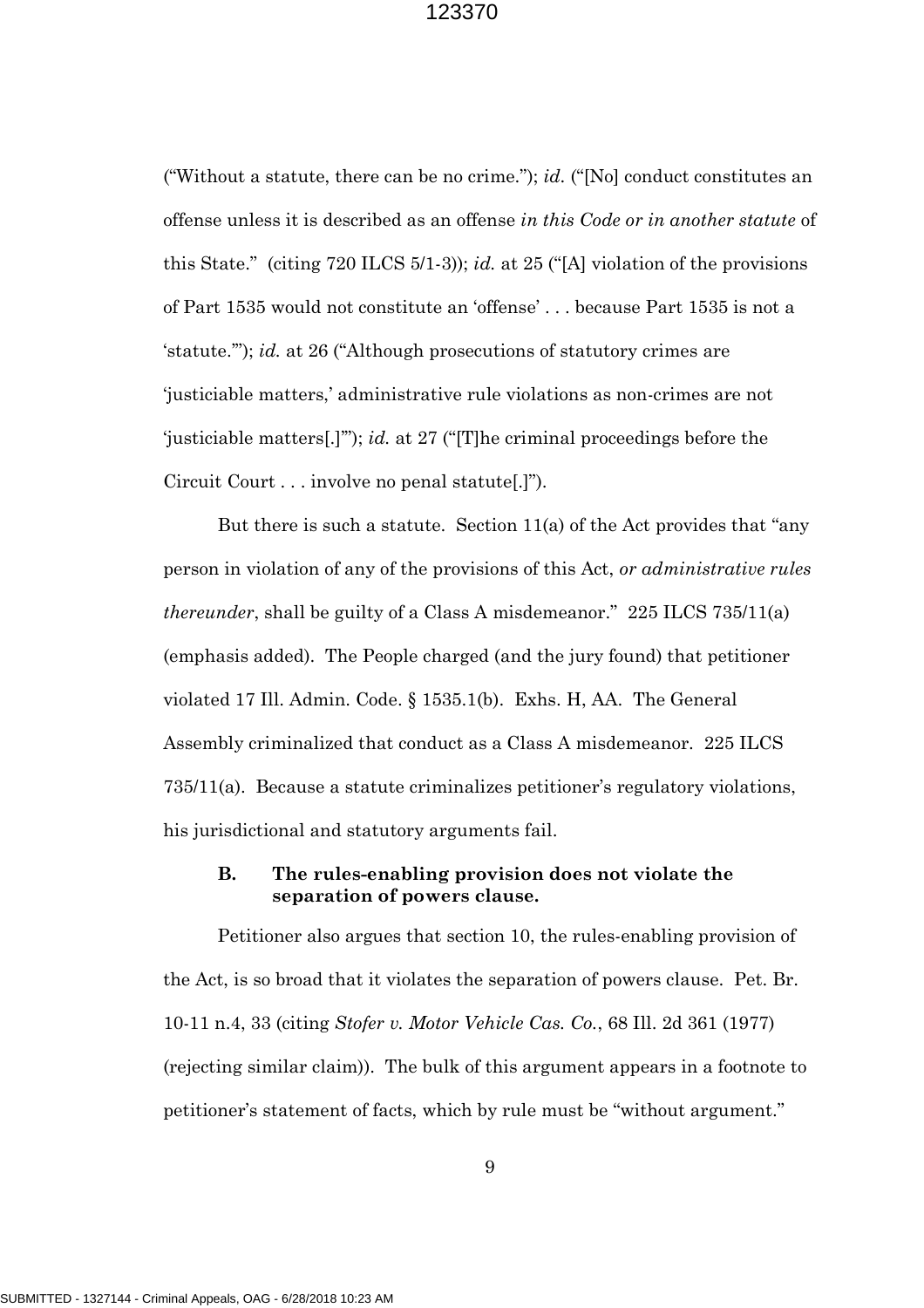Sup. Ct. R. 341(h)(6). Thus, this Court should consider only the argument properly presented at page 33 of petitioner's brief.

Petitioner's argument lacks merit. The General Assembly may authorize executive agencies to enforce legislation so long as it identifies "(1) the persons and activities potentially subject to regulation; (2) the harm sought to be prevented; and (3) the general means intended to be available to the [agency] to prevent the identified harm." *Stofer*, 68 Ill. 2d at 372. This standard applies with equal force when violating the regulations may result in criminal penalties. *See Gurell*, 98 Ill. 2d at 211 (applying *Stofer* to delegation with criminal liability for regulatory violations).

The delegation under the Timber Buyers Licensing Act meets all three criteria. The persons to be regulated are "timber buyers," whom the Act defines by their regulated activity: "engag[ing] in the business of buying timber from . . . timber growers," with limited exemptions. 225 ILCS 735/2. The Act protects timber growers from market harms by requiring timber buyers to obtain a license and bond and by prohibiting certain harmful business practices. 225 ILCS 735/3, 4, 5. To prevent those harms, the Department may "make such rules and regulations as may be necessary to carry out the provisions of [the] Act." 225 ILCS 735/10. Petitioner protests that section 10 itself does not contain all this information, but it need not. *See, e.g.*, *Gurell*, 98 Ill. 2d at 211 (canvassing entire act to uphold rulesenabling section under *Stofer*). Petitioner also argues that the delegation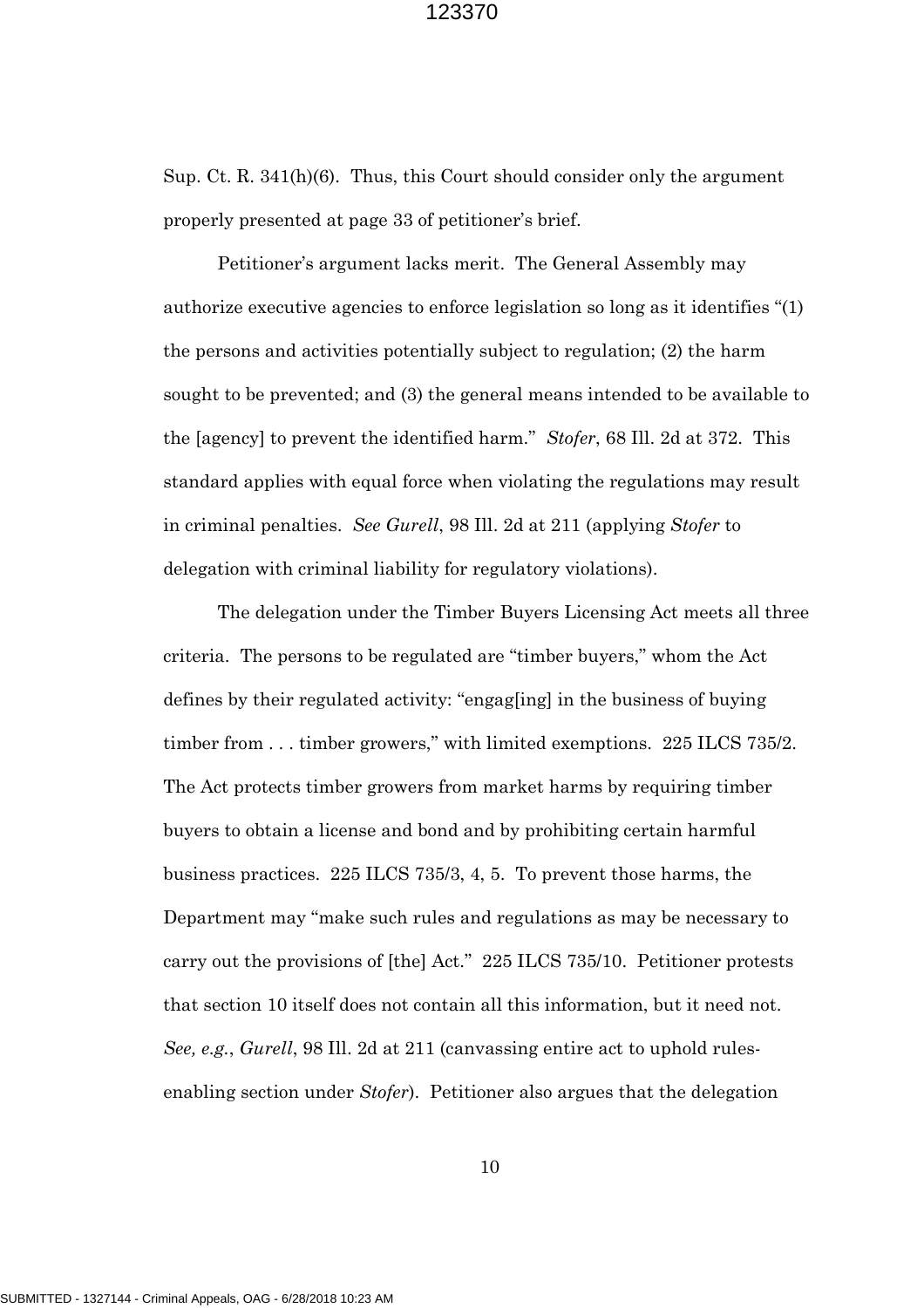must have been too broad because the Department regulated agents of licensed timber buyers. Pet. Br. 11 n.4, 33. But agents of licensed timber buyers are themselves timber buyers under the Act — they are "unlicensed" people "engaged in the business of buying timber[.]" 225 ILCS 735/2. Thus, the rules-enabling statute does not violate the separation of powers clause.

## **C. The information's citation to section 10, rather than section 11, does not warrant prohibition.**

Although the information cited section 10 of the Act (the rules-enabling provision) instead of section 11(a), Exh. H, petitioner does not argue in his motion, petition, or opening brief that the mistaken citation deprived the circuit court of jurisdiction. Rather, as discussed above, he makes the distinct argument that the administrative violations could not be charged as crimes because no statute criminalized them, which he accomplishes by not acknowledging section 11(a). Without explaining that section 11(a) criminalizes regulatory violations, petitioner cites it on a single page in both his motion and opening brief, mentioning that it did not appear in the information, then noting that the Administrative Office of the Illinois Courts lists section 11(a) as an "inactive" crime.<sup>4</sup> Mot.  $\P$  7 & n.1; Pet. Br. 24 & n.9. Accordingly, any argument about mistaken statutory citation is forfeited. Sup. Ct. R. 341(h)(7) (points not raised in opening brief are forfeited).

<sup>4</sup> Though it is unclear what it means for the AOIC to consider a crime inactive, this observation is irrelevant, as section 11(a) imposes criminal liability regardless of how the AOIC classifies it.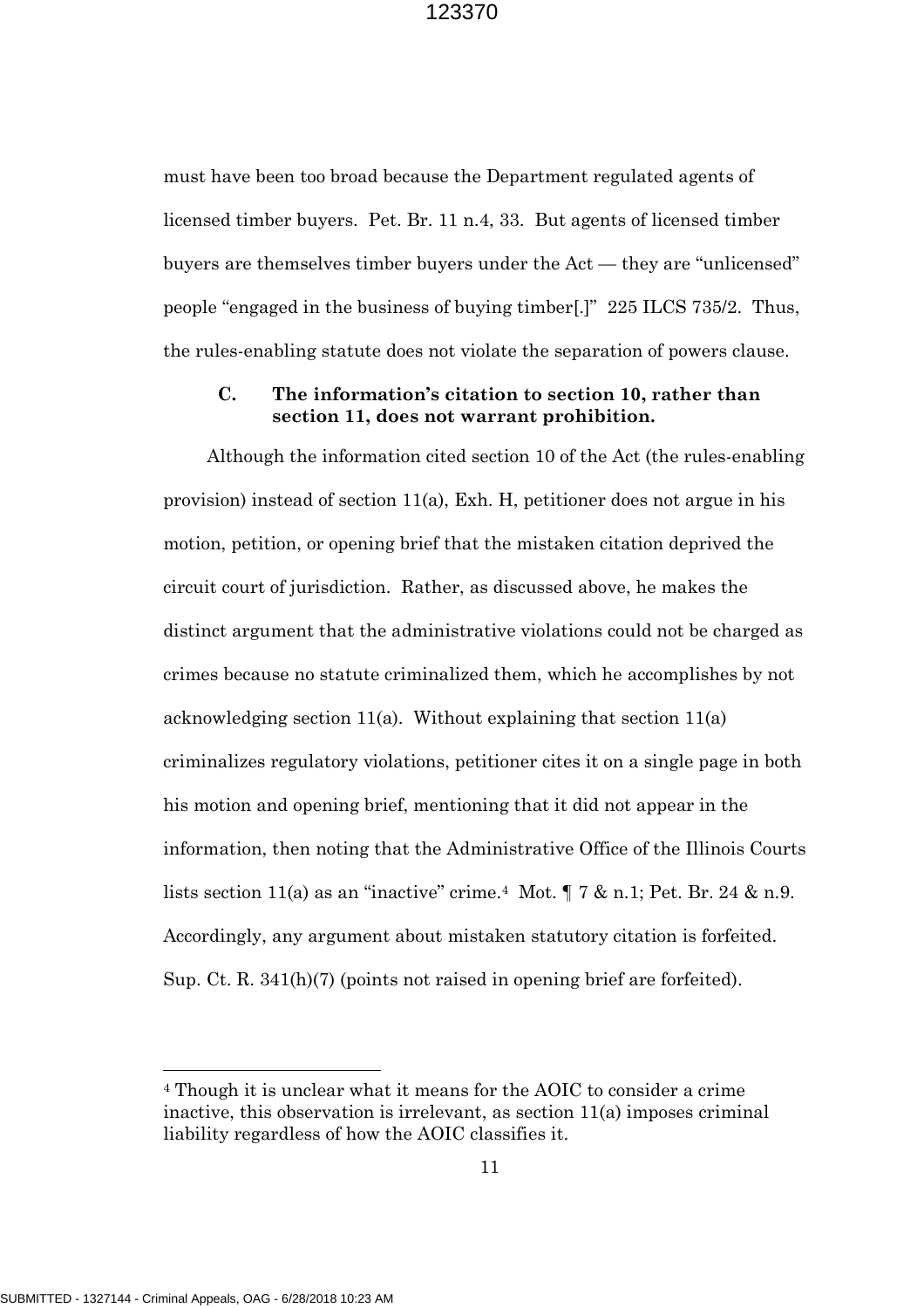Petitioner's forfeiture aside, the information's mistaken citation to section 10, rather than section 11, does not warrant prohibition. First, it is not a jurisdictional defect. With exceptions not relevant here, the 1970 Constitution provides that "Circuit Courts shall have original jurisdiction of all justiciable matters," Ill. Const. 1970 art. VI, § 9. "Generally speaking, a 'justiciable matter' is 'a controversy appropriate for review by the court, in that it is definite and concrete, as opposed to hypothetical or moot, touching upon the legal relations of parties having adverse legal interests.'" *In re Luis R.*, 239 Ill. 2d 295, 301 (2010) (quoting *Belleville Toyota, Inc. v. Toyota Motor Sales, U.S.A., Inc.*, 199 Ill. 2d 325, 335 (2002)).

By initiating a criminal proceeding, the information here alleged a justiciable matter, and a mistaken statutory citation in the charging instrument does not make a criminal prosecution non-justiciable. It is firmly established that "failure to charge an offense does not . . . deprive the circuit court of jurisdiction." *People v. Gilmore*, 63 Ill. 2d 23, 27 (1976). "[A] defectively stated claim is sufficient to invoke the court's subject matter jurisdiction," because "the *only* consideration is whether the alleged claim falls within the general class of cases that the court has the . . . power to hear and determine. If it does, then subject matter jurisdiction is present." *Luis R.*, 239 Ill. 2d at 301 (quoting *Belleville Toyota*, 199 Ill. 2d at 340); *see also People v. Castleberry*, 2015 IL 116916, ¶ 15 ("[T]he failure to comply with a statutory requirement or prerequisite does not negate the circuit court's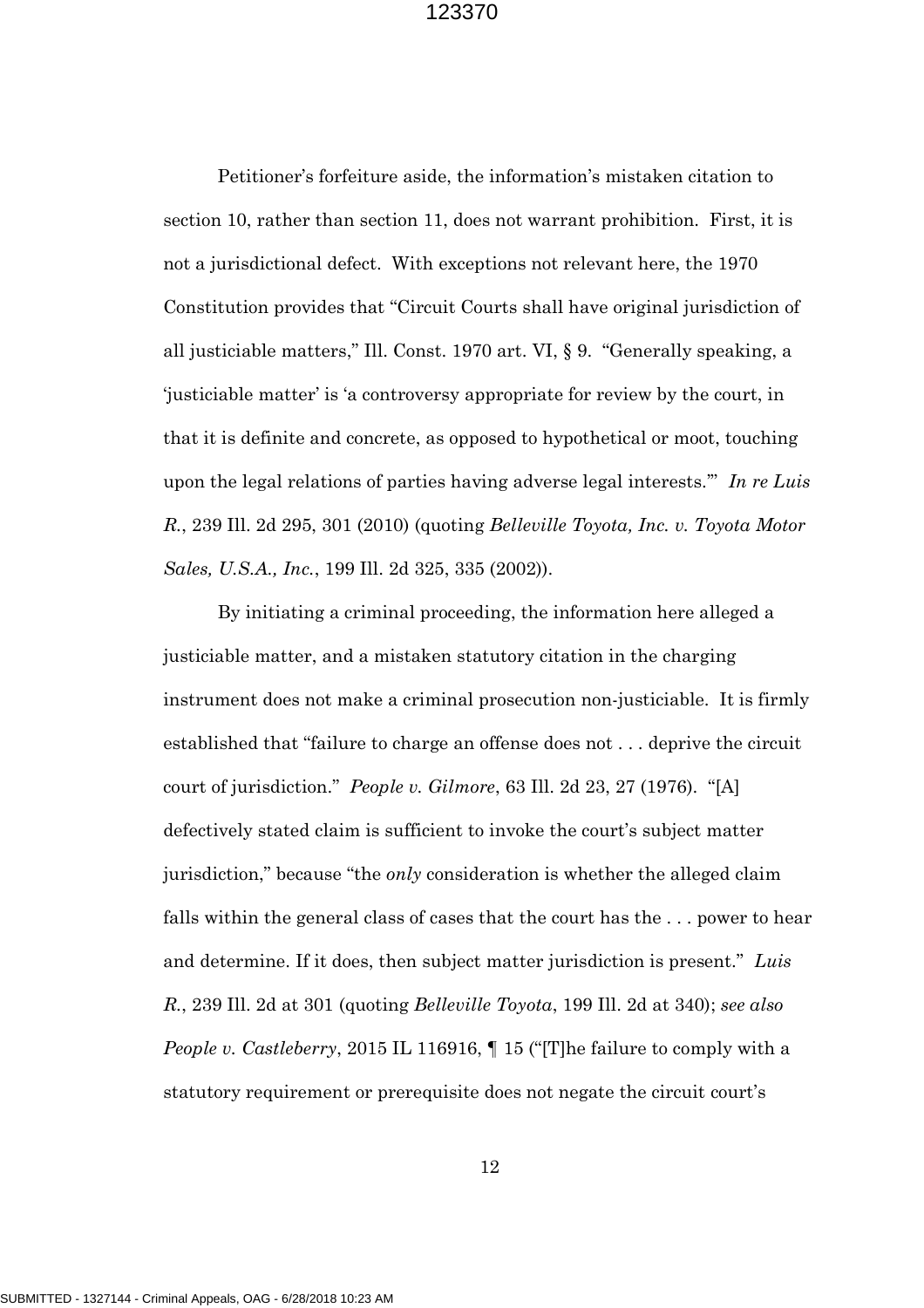subject matter jurisdiction[.]") (quoting *LVNV Funding, LLC v. Trice*, 2015 IL 116129, ¶ 37). Accordingly, to the extent that the petition can be construed to allege that the information's mistaken citation to section 10 deprived the circuit court of jurisdiction, that claim is meritless.

Second, convicting petitioner based on an information with a mistaken statutory citation would not exceed the circuit court's authority. "The citation to an incorrect statutory provision [in the information] is not necessarily fatal[.]" *People v. Ryan*, 117 Ill. 2d 28, 37 (1987) (citations omitted). "Where the language of the [charging instrument] sufficiently informs a defendant of the charges against him, and defendant cannot demonstrate any prejudice resulting from an incorrect statutory citation, the defect is formal and does not warrant reversal." *People v. Witt*, 227 Ill. App. 3d 936, 944 (1st Dist. 1992) (affirming conviction based on indictment that cited statute not in effect at time of crime); *People v. Edmonds*, 325 Ill. App. 3d 439, 444-45 (1st Dist. 2001) (affirming circuit court's order allowing amendment to add statutory citation after trial).

Petitioner cannot show that the incorrect statutory citation in the information merits prohibition. To begin, determining whether the defect was prejudicial entails a factual analysis, but "[o]nly issues of law will be considered" in a prohibition action. Sup. Ct. R. 381(a). Even if this Court could review factual questions in this prohibition case, petitioner did not furnish the necessary record, such as trial transcripts, to show that he was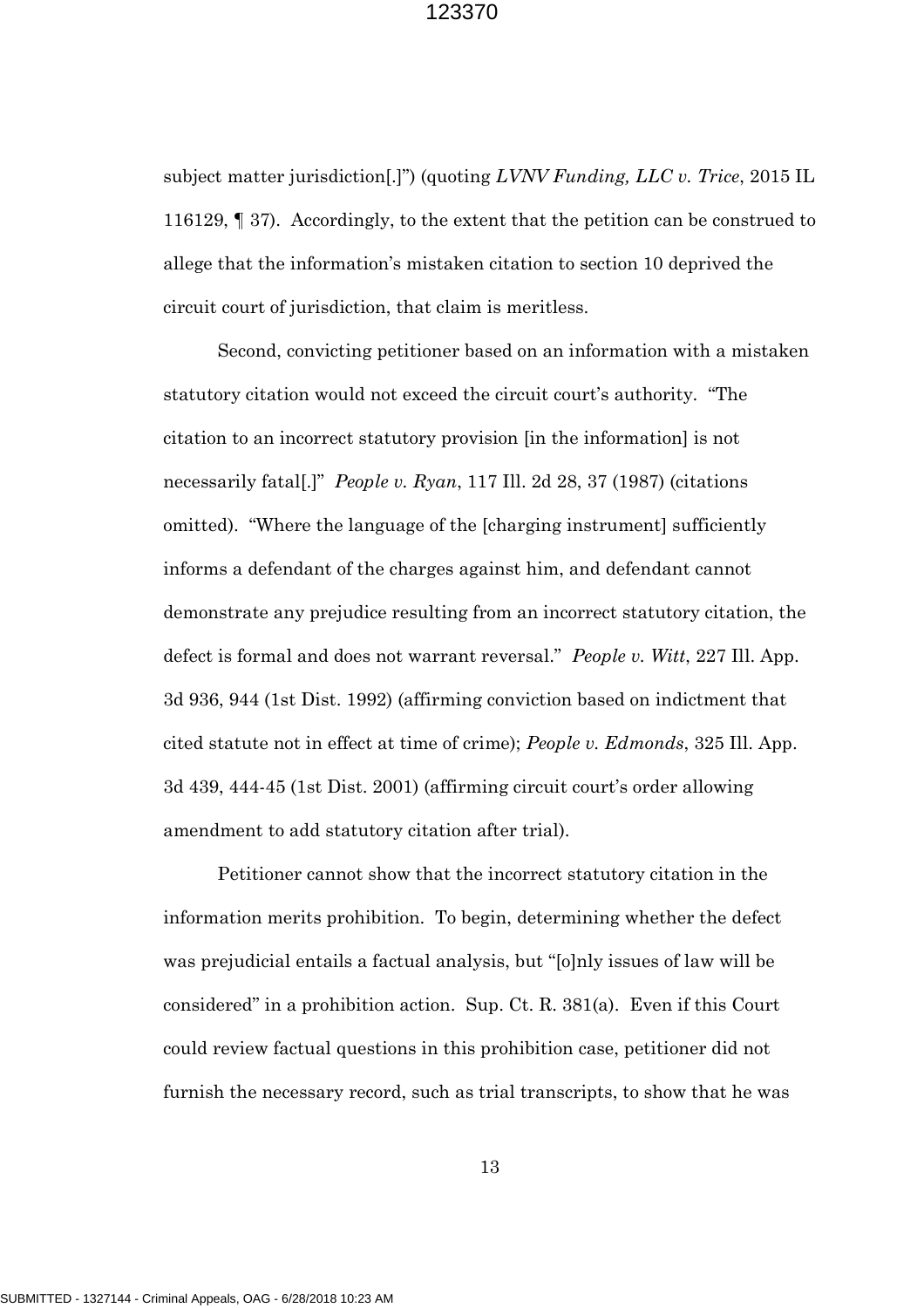prejudiced. *See People v. Pujoue*, 61 Ill. 2d 335, 339-40 (1975) (finding defendant not prejudiced by defective information because defendant's trial strategy suggested that he had notice of true nature of charges); *cf. Foutch v. O'Bryant*, 99 Ill. 2d 389, 391-92 (1984) (in appeals, appellant bears burden to provide sufficient record to show entitlement to relief).

Even without the complete record, it is clear that the information here sufficiently alerted defendant that he was accused of violating section  $11(a)$ by charging all the elements of a section 11(a) violation. Section 11(a) makes it a Class A misdemeanor to violate any regulation under the Act, 225 ILCS 735/11(a), and under the default rules, the violation must be at least reckless, 720 ILCS 5/4-3(b). One of the regulations under the Act is 17 Ill. Admin. Code § 1535.1(b), and the information charged petitioner with two Class A misdemeanors for knowingly violating it. The information even alleged particulars of the offenses, including for which timber buyers he simultaneously acted as an agent and in which transactions he represented himself as the timber buyer. *Id.* And although the information did not directly cite section 11(a), it referenced 17 Ill. Admin. Code § 1535.60, which provides that regulatory violations are "subject to statutory penalties as prescribed by the Timber Buyers Licensing Act." *Id.* The "penalties . . . prescribed by the . . . Act" are in section 11, titled "Penalties." 225 ILCS 735/11. Thus, although the information cited section 10 instead of section 11(a), it informed petitioner that he was accused of violating section 11(a) by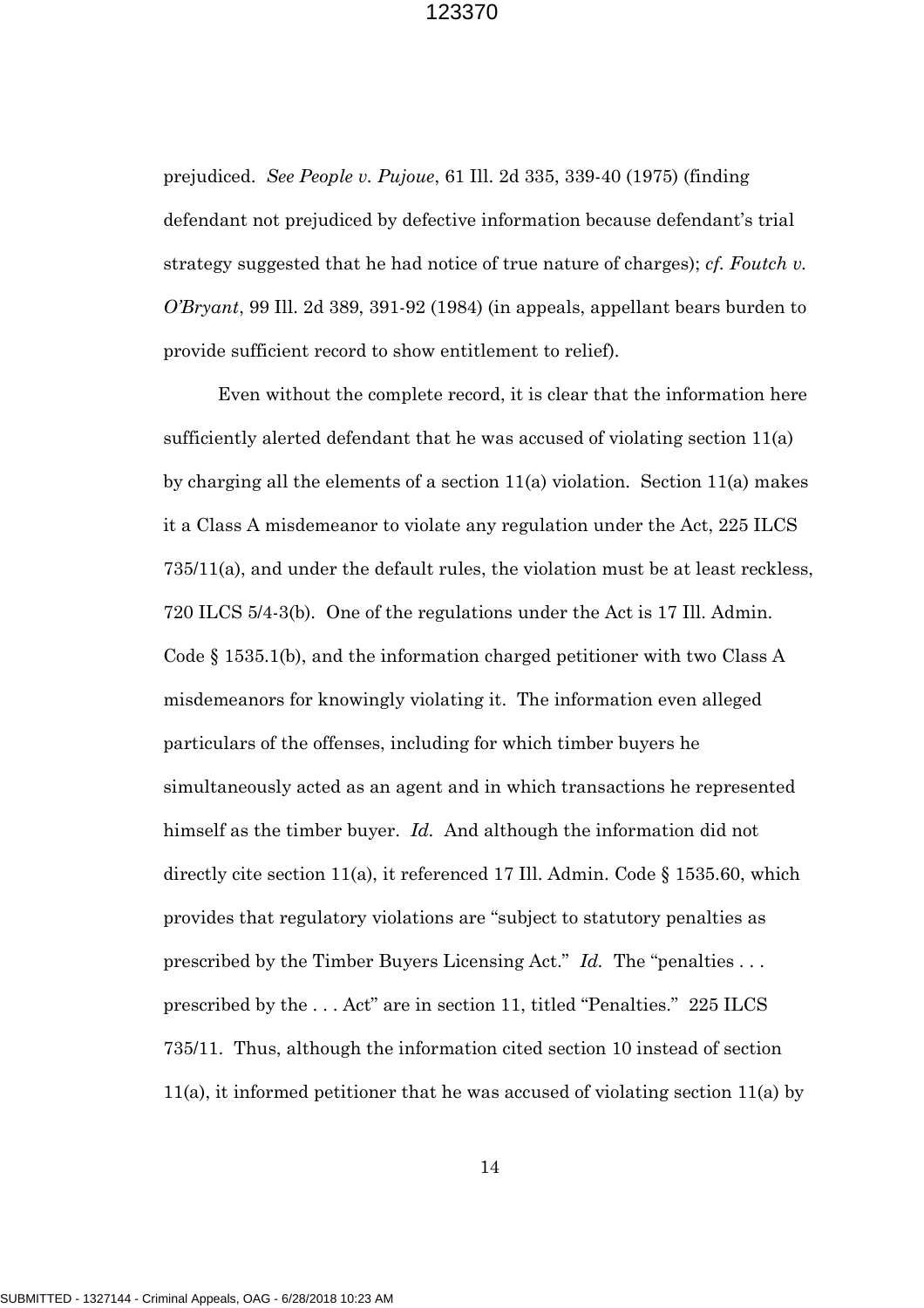knowingly violating 17 Ill. Admin. Code § 1535.1(b). He was not prejudiced and is not entitled to prohibition relief.

## **CONCLUSION**

This Court should deny prohibition relief.

June 28, 2018 Respectfully Submitted,

LISA MADIGAN Attorney General of Illinois

DAVID L. FRANKLIN Solicitor General

MICHAEL M. GLICK Criminal Appeals Division Chief

By: /s/ Daniel Lewin DANIEL B. LEWIN Assistant Attorney General 100 West Randolph Street, 12th Floor Chicago, Illinois 60601-3218 (312) 814-2391 eserve.criminalappeals@atg.state.il.us dlewin@atg.state.il.us

*Counsel for Respondents Hon. Michael L. Atterberry and Hon. Scott J. Butler*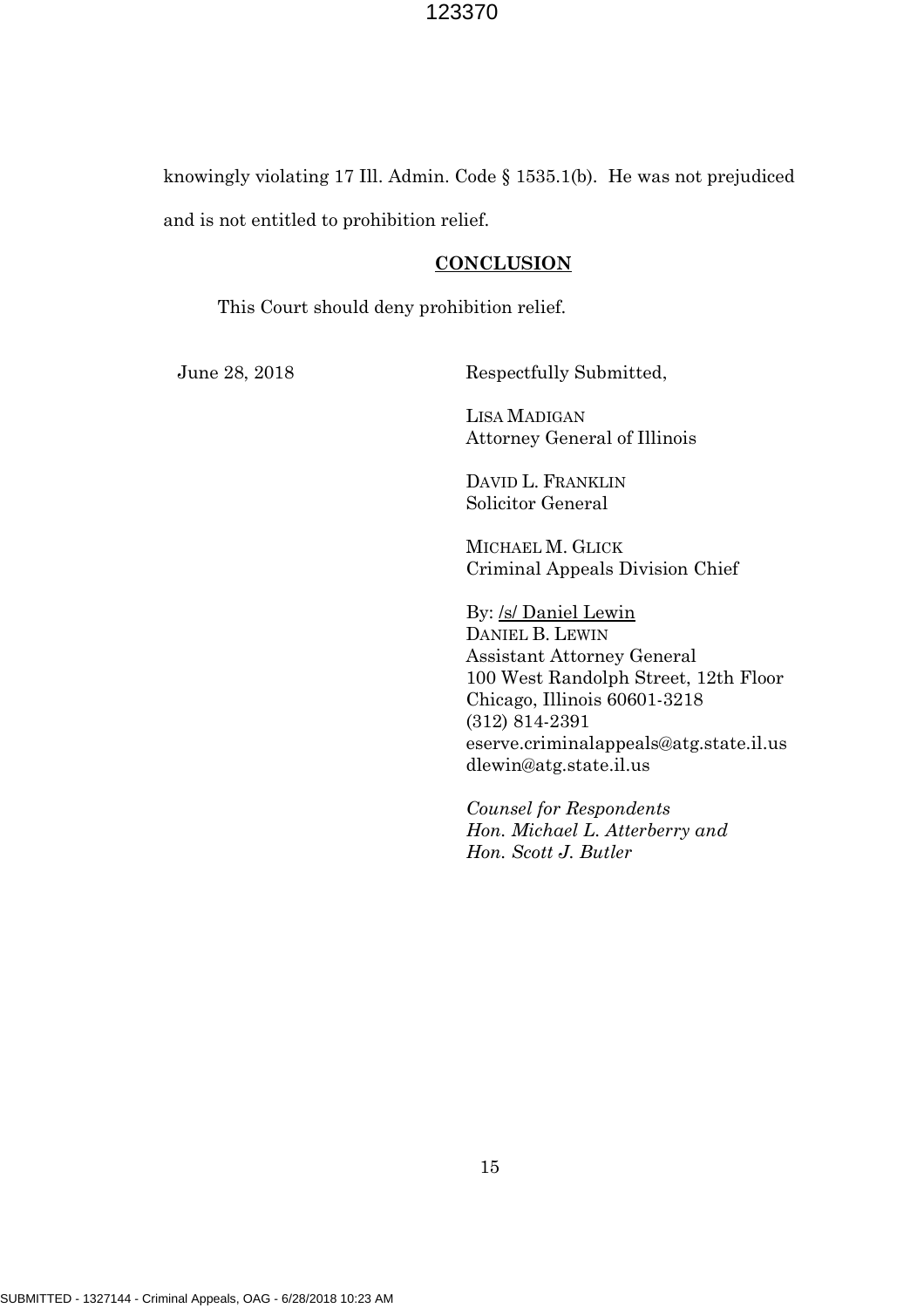### **CERTIFICATE OF COMPLIANCE**

I certify that this brief conforms to the requirements of Rules 341(a) and (b). The length of this brief, excluding the pages containing the Rule 341(d) cover, the Rule 341(h)(1) statement of points and authorities, the Rule 341(c) certificate of compliance, the certificate of service, and those matters to be appended to the brief under Rule 342(a), is fifteen pages.

> /s/ Daniel B. Lewin Daniel B. Lewin Assistant Attorney General